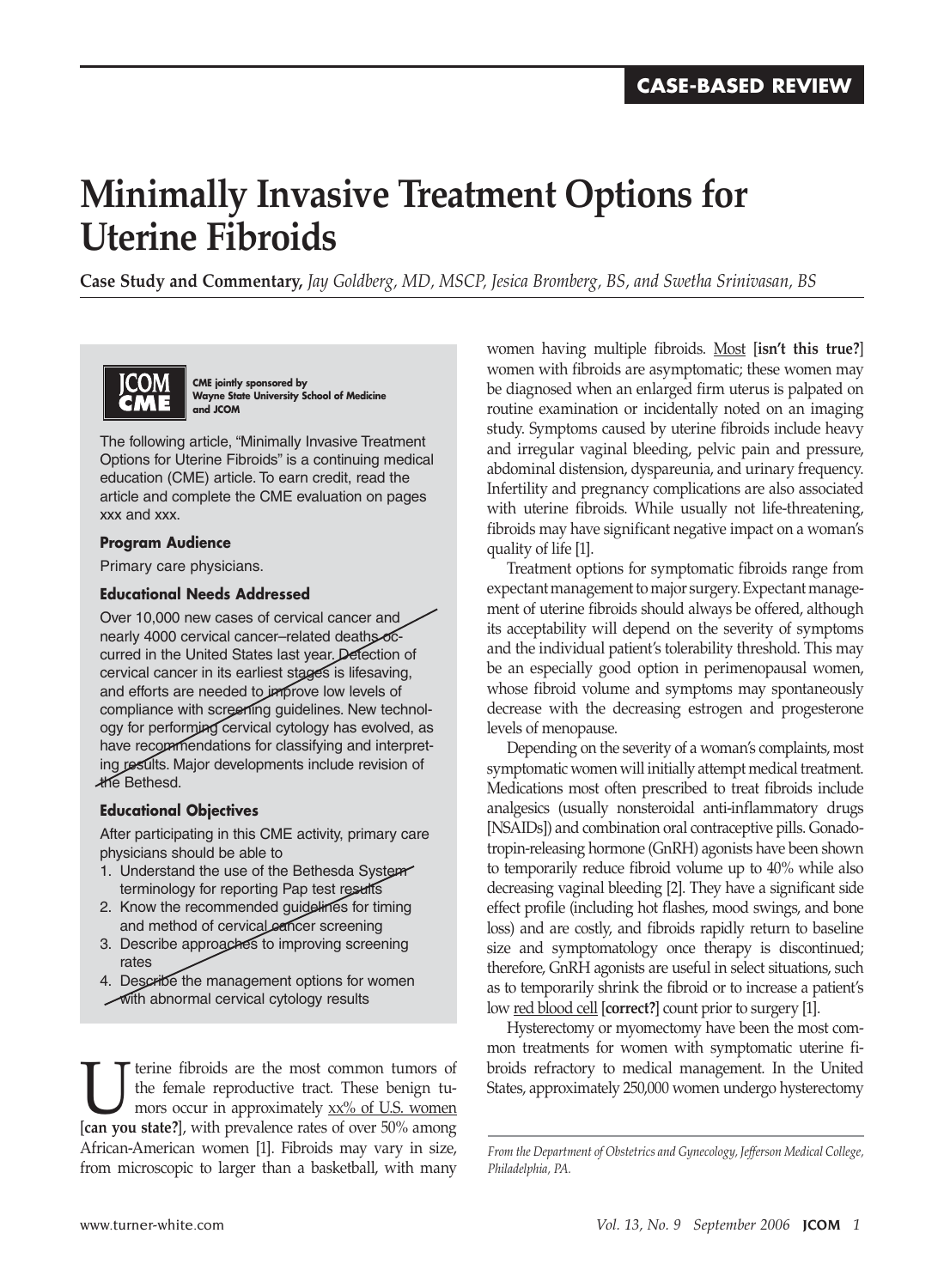

**Figure.** Fibroids classified by location. (Reprinted with permission from BioSphere Medical.)

annually for symptomatic fibroids, with approximately 35,000 undergoing myomectomy [3]. Hysterectomy, a definitive treatment, is the only treatment that can guarantee resolution of both bleeding and bulk symptoms. While myomectomy preserves the uterus, up to 25% of women undergoing myomectomy will eventually require additional procedures for recurrent symptoms due to persistent symptoms or growth of new fibroids [4]. Both hysterectomy and myomectomy, most commonly performed via laparotomy, involve a 4- to 6-week recovery period. Complications may occur in up to one third of procedures and may include infection, bleeding, and damage to internal structures; most frequently, however, the complications are minor [5]. An increasing number of women, including those not desiring future fertility and especially African-American patients, are declining hysterectomy as an option due to cultural and body image issues [6]. Laparoscopic hysterectomy and laparoscopic myomectomy may be appropriate in select patients and may allow a shorter convalescence [**ok as edited?**].

A number of minimally invasive, alternative treatments for symptomatic fibroids are available to women. These incluse uterine artery embolization (UAE), magnetic resonance imaging (MRI)–guided focused ultrasound therapy, laparoscopic uterine artery occlusion/coagulation, endometrial ablation, and the levonorgestrel-releasing intrauterine device (LNG-IUD). This case-based review will discuss these options, with a focus on UAE.

## **CASE STUDY Initial Presentation**

A 40-year-old woman presents to her gynecologist complaining of increasingly heavy and painful menses and pelvic pressure.

## **History**

Over the past 9 months, the patient's periods have become significantly heavier, with more painful cramps, for which she has self-treated with NSAIDs. Additionally, she complains of an increasingly occurring sensation of low pelvic pressure, which becomes worse with activity. Over this time period, she has had to void more frequently, including 3 to 4 episodes of nocturia per night. The patient also reports feeling weak and fatigued. She denies any other symptoms, including intermenstrual bleeding, dysuria, or dyspareunia.

She reports a history of a single small uterine fibroid, previously documented on examination and by pelvic ultrasound. Otherwise, she has no significant past medical history. Her past surgical history includes a laparoscopic tubal ligation and cesarean section. She has had 2 spontaneous vaginal deliveries and no sexually transmitted diseases or previous menstrual disorders. Her last routine gynecologic examination was 2 years ago.

**• What is the approach to evaluation in a patient with suspected symptomatic uterine fibroids?**

The diagnosis of uterine fibroids (**Figure**) involves a combination of patient history, physical examination, radiologic imaging, and laboratory testing. Initially, it is most important to rule out malignancy. Although a rapid increase in the size of the uterus raises suspicion for uterine leiomyosarcoma, its incidence is extremely rare, especially in a premenopausal woman. Parker et al [7] found only a 0.27% incidence in 371 women undergoing hysterectomy for suspected leiomyosarcoma.

## **Physical Examination**



On physical examination, the patient is healthy in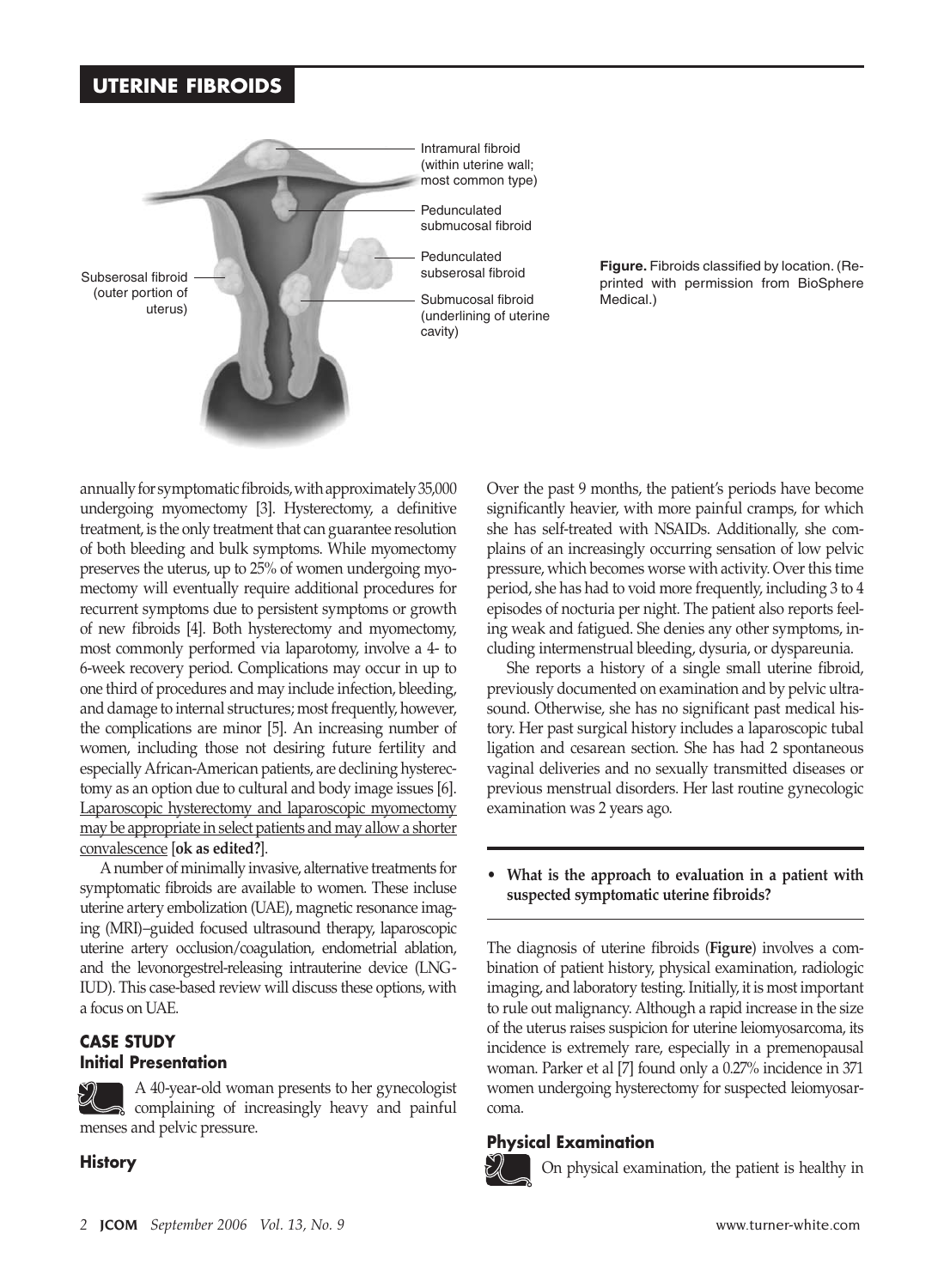appearance. Her vital signs are within normal limits. The abdominal examination reveals no tenderness, but there is a palpable pelvic mass. Speculum examination demonstrates a normal-appearing cervix, with no visible lesions. On bimanual examination, the physician palpates an enlarged and firm uterus estimated to be 14 gestational weeks' size thought to represent an enlarged fibroid uterus. Her adnexa are not palpable.

## **Laboratory Testing and Imaging**

Given her symptoms of heavy menstrual bleeding and fatigue, a hemoglobin is ordered to screen for anemia, confirmed by a value of 9.0 g/dL. An endometrial biopsy is performed in the office to rule out endometrial hyperplasia or cancer, with benign pathologic findings. A urine culture, ordered due to the complaints of urinary frequency, is negative. An MRI is ordered to verify that the pelvic mass represents a fibroid uterus rather than an ovarian process and to better describe the number, size, and location of the fibroids. The MRI findings are consistent with the physical examination, revealing an enlarged, irregular uterus measuring  $14 \times 10 \times 10$  cm with multiple intramural fibroids up to 5 cm in diameter. The endometrial lining was distorted and could not be measured. Both ovaries were visualized and appear normal.

## **• What are the treatment goals for patients with uterine fibroids?**

The primary goal for most patients with patients with fibroids is alleviating bleeding and bulk symptoms, thus improving their quality of life. In patients who desire future fertility, goals may also include improving pregnancy rates while decreasing risk for fibroid-associated spontaneous abortion or pregnancy complications.

## **Follow-up**

After obtaining results from the endometrial biopsy, urine culture, and pelvic MRI, the patient returns to the office for a discussion of treatment options for her symptomatic uterine fibroids. The patient reported a significant impact on her quality of life resulting from the fibroids. Having previously undergone sterilization, she did not desire future fertility. NSAIDs have been ineffective. Given her complaints of significant bulk as well as bleeding symptoms, oral contraceptive pills were not recommended as a good option. As she was approximately 10 years prior to the expected onset of menopause, the use of a GnRH agonist would have only provided temporary relief with significant side effects. Hysterectomy and myomectomy were offered; however, due to their time to recovery,

the risks of major surgery, and the patient's desire for uterine preservation, they were not acceptable to her.

**• What minimally invasive treatment options are available for uterine fibroids?**

Minimally invasive, clinically available treatment options include UAE, MRI-guided focused ultrasound therapy, laparoscopic uterine artery occlusion/coagulation, endometrial ablation, and the LNG-IUD.

## **Uterine Artery Embolization**

UAE has emerged over the last decade as a popular and effective nonsurgical alternative treatment for symptomatic uterine fibroids. UAE has been performed by interventional radiologists for over 2 decades in the treatment of pelvic hemorrhage following delivery or abortion, cervical or ectopic pregnancy, gestational trophoblastic disease, and pelvic malignancy [8,9]. Embolization of the uterine arteries was first reported as an effective primary treatment for symptomatic fibroids in 1995, when Jacques Ravina, a French gynecologist, noted that several women with symptomatic fibroids undergoing UaE as a premyomectomy treatment to potentially decrease surgical risk had such significant clinical improvement that myomectomy was no longer necessary [10].

## **Embolization Technique**

UAE is a procedure performed by interventional radiologists using either local or regional anesthesia. An arteriogram is performed to visualize the pelvic vasculature. Fluoroscopic guidance enables a catheter to be passed into the right femoral artery through the right external iliac artery to the aorta, then down the left common iliac artery to the left internal iliac, down the anterior division, and finally to the left uterine artery. Most commonly, acrylic copolymer beads (500–700 μm) or polyvinyl alcohol particles are then infused until slow flow or stasis occurs in the uterine artery and the fibroid vasculature is occluded. The catheter is then pulled back and manipulated down into the right uterine artery, which is similarly embolized. Procedure time ranges from 15 to 120 minutes depending on the patient's anatomy and skill of the interventional radiologist. UAE may be either an outpatient procedure or require an overnight hospitalization, mainly for pain relief. Patients typically return to work within 7 to 10 days [1,3,11–13].

## **Outcomes**

In the worldwide UAE experience, which now approaches 100,000 cases, this procedure has been shown to be an effective and safe treatment for symptomatic uterine fibroids [1].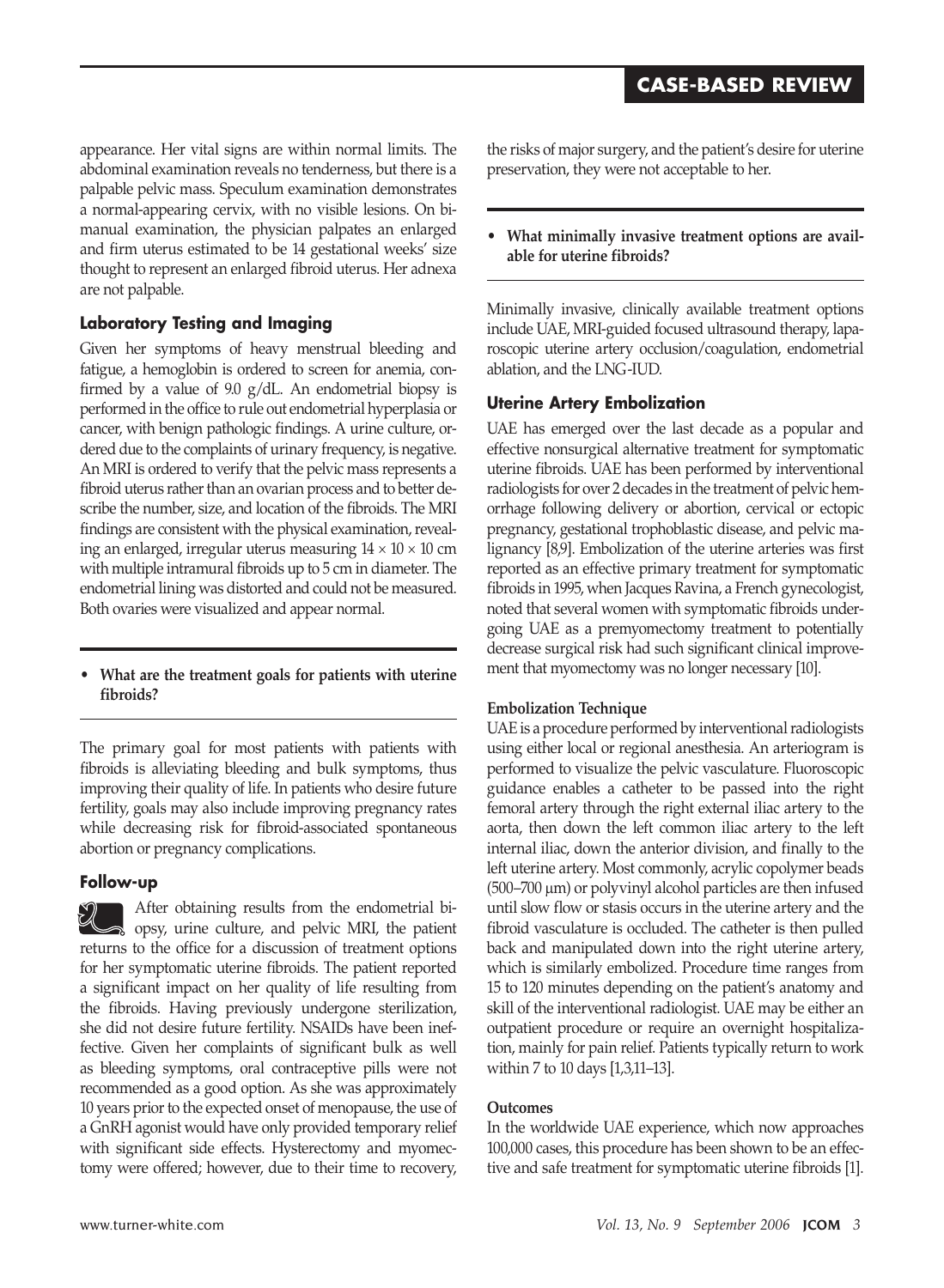Spies et al [12] prospectively studied 200 consecutive women undergoing uterine fibroid embolization. He reported improvement in heavy bleeding in 90% (95% confidence interval [CI], 86%–95%) and bulk symptoms in 91% (95% CI, 86%– 95%) at 1 year. Eleven percent of the patients (95% CI, 7%–15%) underwent subsequent gynecologic intervention during the 12-month follow-up period [12]. Similarly, the Ontario Uterine Fibroid Embolization Trial [14], a prospective, multicenter study, observed reductions in the median uterine and dominant fibroid volume of 35% and 42%, respectively, following UAE. Of 583 patients, 91% expressed satisfaction with their procedure, including significant improvement for menorrhagia (83%), dysmenorrhea (77%), and urinary complaints (86%) [14]. Another multicenter prospective cohort study evaluated women undergoing UAE (*n* = 102) and hysterectomy  $(n = 50)$  for symptomatic fibroids [5]. The mean uterine volume was 1.8 times greater for patients undergoing UAE. There was significant improvement in symptoms and quality of life scores in both groups. Overall morbidity occurred more frequently in women in the hysterectomy group compared with the UAE group (34% versus 14.7%; *P* = 0.01). Most complications in both groups were minor [5]. Data are also recently available on long-term outcomes from UAE. Spies et al [15] published a series of 200 consecutive patients followed after UAE for 5 years. At the end of 5 years, 73% reported continued symptom relief, 18% had undergone hysterectomy or myomectomy, and 2% had a repeat UAE. Long-term failure was greatest for women with larger baseline fibroid volumes and those not improved at 1 year [15].

Patients often report some degree of a "postembolization syndrome," which clinically presents with low-grade fever, pain, malaise, nausea, and leukocytosis, generally within the first 4 days post-UAE [9]. This may be caused by the systemic effects of transient ischemia to the fibroids and uterus in general. While usually self-limiting and treatable with antipyretics and analgesics on an outpatient basis, these patients are often admitted for observation and antibiotic therapy. While rare, ovarian failure, transcervical passage of submucosal fibroids, and death have been reported following UAE. In a recent analysis of the procedure [16], major complications occurred in approximately 0.5% of UAE performed for symptomatic fibroids.

#### **Indications/Contraindications**

Indications for UAE, as for hysterectomy and myomectomy, are symptomatic uterine fibroids refractory or unamenable to medical management. In addition, UAE may be an especially useful option for women who are poor surgical candidates, with extensive adhesive disease, who refuse blood products, who are perimenopausal or who prefer to avoid surgery [1]. Patients are required to have an MRI prior to having the UAE procedure done [**required by authorities or just standard practice**]. For this reason, this patient's physician earlier ordered an MRI (rather than a pelvic ultrasound) to enable the patient to choose UAE as a treatment option. [**OK here and as edited?**]

Pelvic infection, severe contrast allergy, arteriovenous shunting, the presence of an undiagnosed pelvic mass, coagulopathy, renal insufficiency, history of pelvic radiation, and genital tract malignancy are all contraindications for UAE. Desire for future fertility is currently considered a relative contraindication to UAE by the American College of Obstetricians and Gynecologists [17]. Previous publications by Goldberg and colleagues [11,18] reported increased pregnancy complications following UAE, including higher rates of premature delivery, compared to the general population and patients with prior myomectomies. In agreement with Goldberg's findings, a recent Canadian study did report that most pregnancies conceived following UAE, while having slightly increased rates of premature delivery, still had good outcomes [19].

#### **Levonorgestrel-releasing Intrauterine Device**

The LNG-IUD has been shown to be an effective treatment for menorrhagia, an effect thought to be largely due to progestin-induced endometrial atrophy [20]. The use of LNG-IUD in women with fibroids has been associated with a decrease in fibroid volume, a lower rate of new fibroid development, and a decrease in the need for hysterectomy [21,22].

A Turkish study favorably compared LNG-IUD treatment for fibroid-related menorrhagia (*n* = 32) to historical controls that underwent thermal balloon ablation. It excluded individual submucosal fibroids larger than 3 cm or other fibroids 5 cm or larger. In women with fibroid-related menorrhagia, LNG-IUD treatment reduced pictorial blood loss-assessment chart (PBLAC) scores from  $392 \pm 41$  to  $37 \pm 1$ 19 at 12 months, while increasing mean hemoglobin values by  $2.6 \pm 0.9$  g/dL. Seventy-eight percent of patients were overall satisfied with the effectiveness of the LNG-IUD in treating their fibroid-related menorrhagia [23].

A Brazilian study reported on 10 women receiving an for fibroid-related menorrhagia. One patient withdrew from the study after 15 days, and 2 others spontaneously expelled their IUDs. Of the remaining 7 patients, all had decreased bleeding, with 4 becoming amenorrheic. 6 patients with pre-LNG-IUD anemia normalized their hemoglobin and hematocrit values. Uterine volume (cm<sup>3</sup>) decreased from 203  $\pm$  28 to 187  $\pm$  44, but there was insufficient power to attain statistical significance [24].

While these small studies show a potential role for the LNG-IUD in treating fibroid-related menorrhagia, larger studies must be reported, including the assessment of its ef-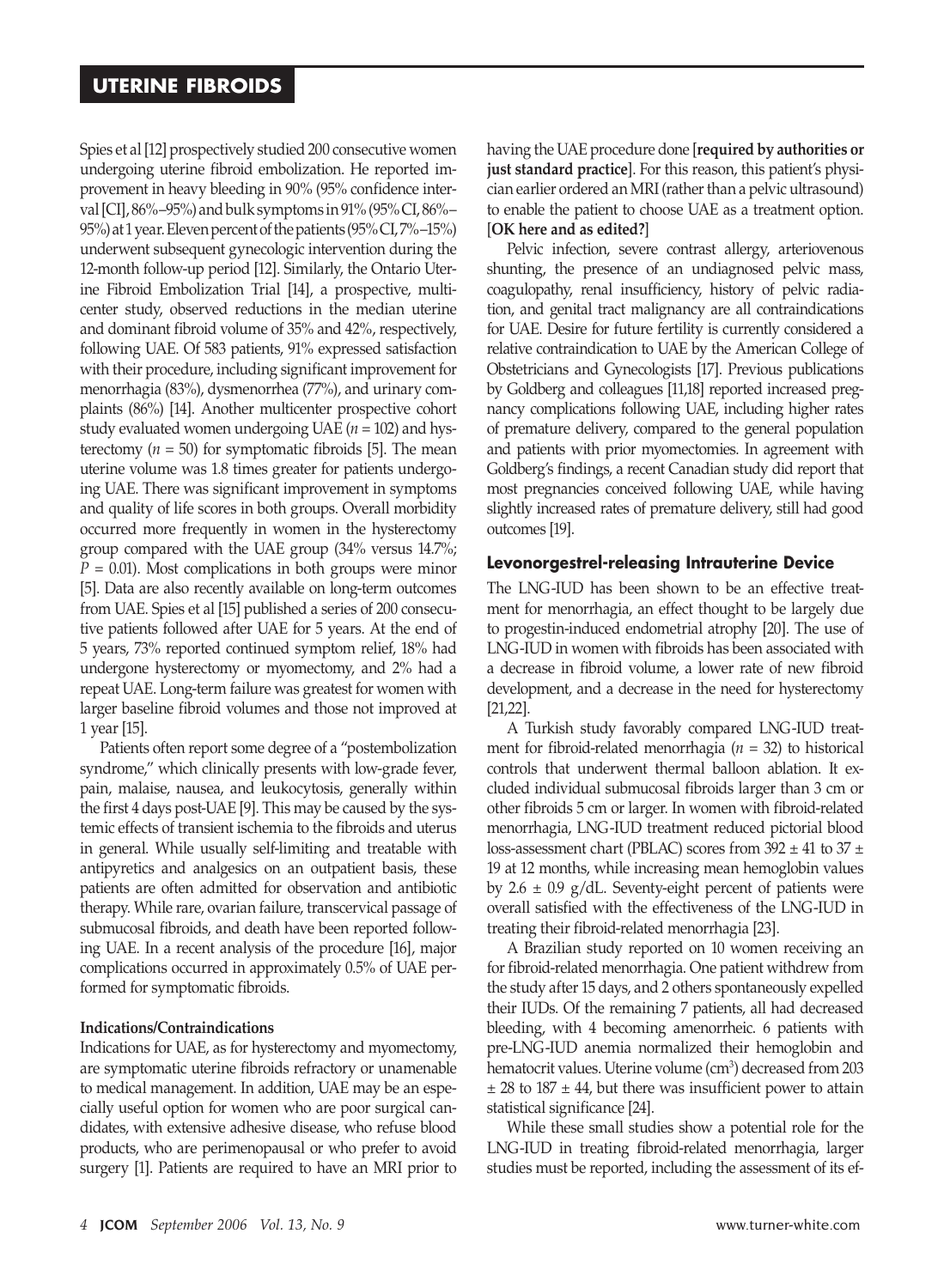## **case-Based review**

fect on larger fibroid volumes, before the proper role of this treatment can be established.

The LNG-IUD is not recommended for patients currently desiring fertility and will not effectively treat significant fibroid bulk symptoms. While the LNG-IUD may often be an effective treatment for fibroid-associated abnormal uterine bleeding, a major limiting factor in its utilization is insurance coverage. While universally covering fibroidassociated hysterectomy, myomectomy, endometrial ablation, or UAE, less than 50% of insurers currently cover the cost of an IUD. The current out of pocket cost to a patient in our office for the LNG-IUD and its insertion is over \$700. Additionally, removal or changing of the device is recommended every 5 years. As physicians, patients, and insurers become more familiar with the benefits to women with fibroid-associated bleeding, including lowering the need for surgical treatment, insurance coverage and utilization of the LNG-IUD will possibly increase.

## **Endometrial Ablation**

Endometrial ablation is primarily performed in patients without uterine fibroids. Most second-generation endometrial ablation devices in U.S. Food and Drug Administration (FDA) trials excluded patients with submucosal fibroids or others larger than 2 to 4 cm. A few studies have examined endometrial ablation in patients with fibroids.

Soysal et al [25] prospectively randomized 96 women with fibroid-associated menorrhagia to rollerball ablation (RBA) and thermal balloon ablation. Patients with submucosal fibroids greater than 3 cm or uterine volume more than 12 gestational weeks were excluded. Both groups had approximately 89% decrease in mean PBLAC scores and approximately 30% increase in hemoglobin values [25].

Glasser and Zimmerman [26] reported on a subgroup of 22 patients with menorrhagia and submucosal fibroids less than 4 cm treated with the Hydrothermablator system, using circulating heated (90°C) saline in the uterus for 10 minutes. One year following treatment, 12 of 22 patients were amenorrheic, while only 2 were considered treatment failures. The overall success rate, which was defined as not requiring additional treatment, was 91% [26].

Sabbah [27] analyzed a subgroup of 24 patients treated with the NovaSure system who had submucosal fibroids measuring 1 to 3 cm. Bleeding was improved in 89%, with 67% amenorrheic. Two patients were considered treatment failures [27].

Anderson et al [28] reported on a subgroup of 71 women with menorrhagia with fibroids not exceeding 3 cm or distorting the endometrial cavity that were randomized to RBA or microwave endometrial ablation (MEA). Success rates in patients treated with MEA were 91% in patients without and 68% in patients with fibroids. Success rates in patients treated with RBA were 86% in patients without and 77% in patients with fibroids. Rates of amenorrhea in patients treated with MEA were 61% for both patients with and without fibroids. Amenorrhea rates following RBA were 56% and 39% in patients without and with fibroids. Given limited sample size, these differences were not statistically significant [28].

Delayed fibroid degeneration has been described following MEA. Fibroid degeneration may be caused by an interruption of its blood supply, causing ischemia. The thermal effects of the endometrial ablation procedure is thought to compromise the vascular web surrounding fibroids, ultimately leading to its delayed degenerative changes, manifested as peritonitis [29].

## **Uterine Artery Ligation/Coagulation/Occlusion**

The uterine arteries supply the majority of blood supply to the uterus. Uterine artery ligation has been used to stop uterine hemorrhage, both in obstetric and gynecologic settings. Anecdotally, following uterine artery ligation, fibroids have been noted to decrease in size. The reason this occurs without harming the uterus is theorized to be due to the extensive collateral uterine circulation not similarly supplying fibroids, which infarct and shrink in size. Based on similar theory, a laparoscopic approach to uterine artery ligation or occlusion has been described as a primary treatment for symptomatic fibroids. Additionally, the use of energy to perform a laparoscopic uterine artery coagulation has been reported as a primary fibroid treatment. Laparoscopically, uterine arteries are identified and manipulated to allow application of vascular clips or coagulation in an area away from the ureter, reducing uterine blood supply [30].

Lee et al [30] showed a mean difference in myoma Doppler blood flow from 24.92 cm/s prelaparoscopic uterine artery occlusion to 11.63 cm/s at 4 months after laparoscopy. The study also recorded that 13 out of 14 subjects reported complete improvement in pain and pressure symptoms and 1 reported significant relief [30].

Another study by Hald et al [31]compared uterine artery occlusion with UAE. Using PBLAC score to quantify the amount of blood lost before and after the procedure, this study reported that the women who underwent UAE had a 67% reduction in mean blood loss at 6 months, while those who underwent laparoscopic uterine artery occlusion had a mean blood loss reduction of 50%. Both procedures had a 36% volume reduction in the dominant fibroid size. Women in the UAE group required more pain medications  $(P = 0.008)$ than women in the occlusion group [31].

A study by Chen et al [32] reported a pregnancy rate of 42% with a term pregnancy rate of 6% in women who underwent laparoscopic uterine artery coagulation. The authors of this study caution that uterine artery ligation or coagulation should only be used in women who do not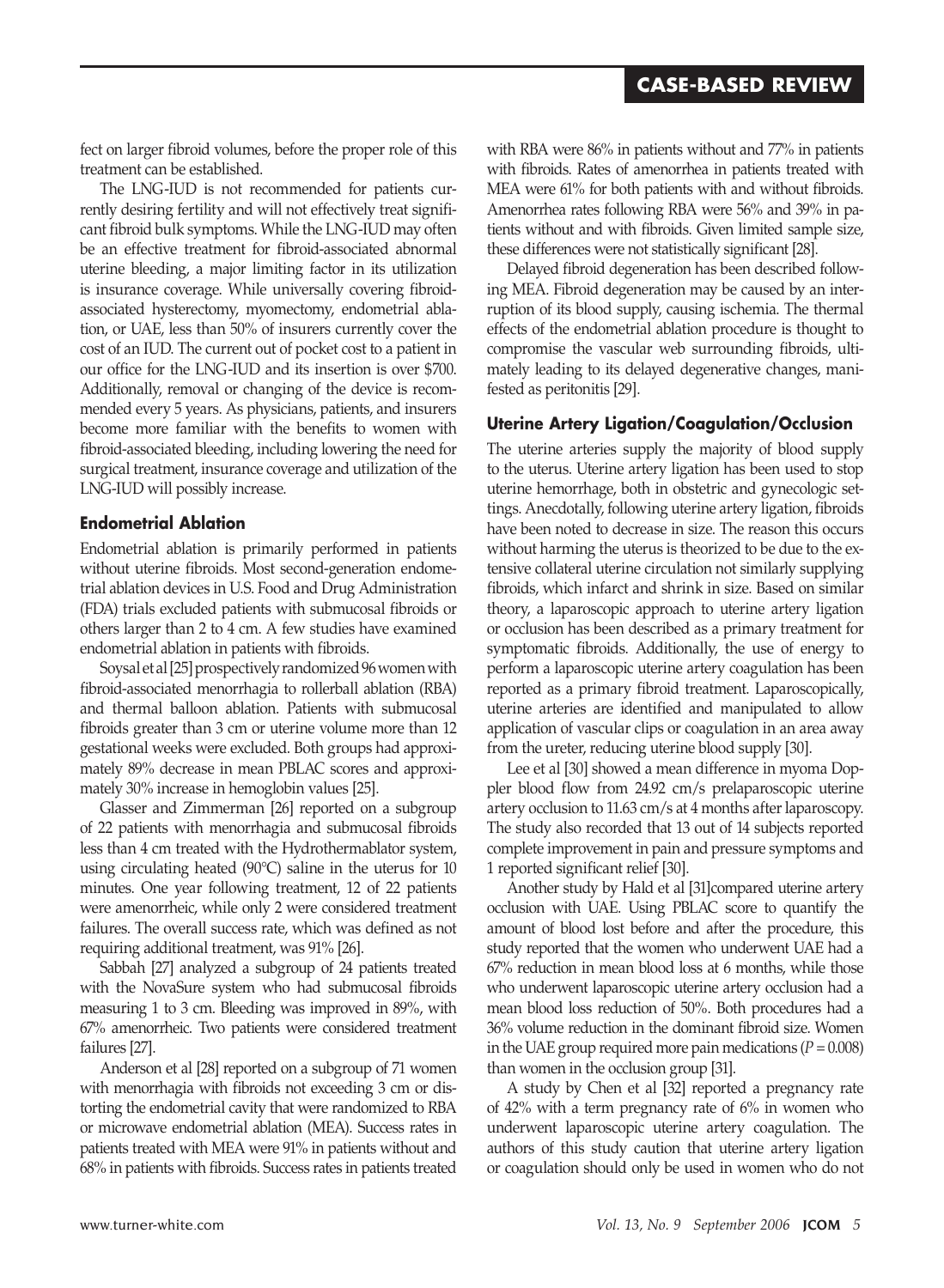desire future pregnancy due to concerns regarding changes in uterine or endometrial perfusion [32].

A study from the Czech Republic evaluated the frequency and severity of complications as well as fibroid recurrence in women with symptomatic fibroids  $(n = 114)$ who were treated with laparoscopic occlusion of the uterine artery (LOUA). There was a minimum of 3 months' followup. Eight women (7.1% [95% CI, 3.3%–14.4%]) experienced complications; 1 of these women had 2 complications, resulting in a total of 8 adverse events. There were no intraoperative complications and no permanent injuries. Two women required supracervical hysterectomy and myomectomy, respectively, as a result of fibroid necrosis. One patient had an undiagnosed endometrial stromal sarcoma after 12 months of LOUA. The rate of fibroid recurrence was 9% (10 patients). The recurrence-free survival interval rate (no clinical failure, no recurrence) at 23.6 months (median) follow-up was 88.3% (95% CI, 84.9%–93.5%) [33].

Laparoscopic uterine artery occlusion/coagulation is currently only performed by a few highly skilled gynecologic laparoscopists. In inexperienced hands, there is significant potential for ureteral or vascular injury. Additional studies must be performed evaluating long-term patient outcomes and complication rates before it can be considered part of the routine spectrum of fibroid treatments.

## **MRI-Guided Focused Ultrasound Therapy**

On 22 October 2004, the FDA approved the first noninvasive therapy for symptomatic uterine fibroids, the ExAblate® 2000 system (InSightec, Dallas, TX), an MRI-guided focused ultrasound therapy. Patients must have a uterus less than 24 weeks' size and not desire future fertility. A required 3 year postmarket study is currently being conducted by the manufacturer to evaluate long-term effectiveness and safety of this treatment [34].

For over 50 years, the use of focused ultrasound as a thermoablative technique has been studied and clinically applied. Magnetic resonance–guided focused ultrasound surgery (MRgFUS) or high intensity–frequency ultrasound therapy is a noninvasive technique with effectiveness in localizing and targeting prostate, liver, and benign breast tumors. Most recently, this technology has been applied to treat symptomatic uterine fibroids [35–37].

MRgFUS provides real-time images of treatment areas, providing precise and multiplanar views of the tissue to be ablated. Once localized, these focal areas of fibroids are penetrated with converging high-frequency, high-energy, sound waves that cause localized high temperatures (55°C– 90°C) for a few seconds. These precise areas then undergo protein denaturation, irreversible cell damage, and coagulative necrosis. Structures surrounding the fibroid are continuously imaged, and tissue responses to the thermal energy at every treatment point are constantly monitored. Optimally, adjacent tissue is spared from a bystander effect, while temperature feedback enables the efficacy of heat waves delivery only to the targeted fibroid [38].

Two papers reported on a group of 109 MRgFUS-treated premenopausal women with symptomatic fibroids followed for 12 months [39,40]. This was the pivotal study prior to obtaining FDA approval. The mean time the patients were in the MR scanner was 202 minutes (range, 90–370 min). Only 10% of the total fibroid volume was treated due to treatment guidelines, a mean of  $1.3 \pm 0.6$  fibroids per patient. The mean time until return to work was only 1 day. Mean fibroid volume reduction was only 13.5%. Of the 109 subjects who participated in the study, 71% met the targeted treatment goal of a 10-point decrease on the Symptom Severity Scale at 6 months. Seventy-nine percent achieved at least a 10-point decrease in the Uterine Fibroid Symptoms and Quality of Life Questionnaire score  $(P < 0.001)$ . No deaths, life-threatening events, second treatments, or thromboembolic events occurred over the 6-month period. Minor complications from MRgFUS noted in the study were febrile episodes, transfusions, rehospitalization, and burns and ulcerations of the skin. Serious complications included a sciatic nerve palsy in 1 subject. At the 12-months post-MRgFUS, 23 of the 82 evaluative patients (28%) had undergone additional intervention (hysterectomy, myomectomy, UAE) for persistent symptoms. By 24 months, 40 evaluative patients of the original 109 (37%) had required additional intervention. Of 19 patients with imaging at 24 months, the volume reduction of the treated fibroid was only 4.3%.

A Blue Cross/Blue Shield Technology Evaluation Center criteria analysis of MRgFUS concluded that the available evidence on MRgFUS was not sufficient to demonstrate improvement in health outcomes and did not meet the Technology Evaluation Center criteria. It discussed that patient satisfaction and overall treatment effect are greater with other therapies for uterine fibroids: hysterectomy (95%), myomectomy (80%–90%), and UAE (90%). It also questioned the clinical value of the primary outcome for the pivotal study (10-point reduction in Symptom Severity Scale). If the threshold were raised to a 20-point improvement, success would have occurred in only 54% and 32% of MRgFUS treated patients at 6 and 12 months, respectively [34].

Although recently FDA approved, MRgFUS for symptomatic uterine fibroids is currently not covered by the majority of insurers due to questions regarding its durability and clinical benefit. As MRgFUS technology improves, its benefit of being an extracorporeal treatment with a promising safety profile may allow it to play a more prominent role in treating symptomatic fibroids.

Additional minimally invasive fibroid treatments, including myolysis, cryomyolysis, coagulation, sclerosis, and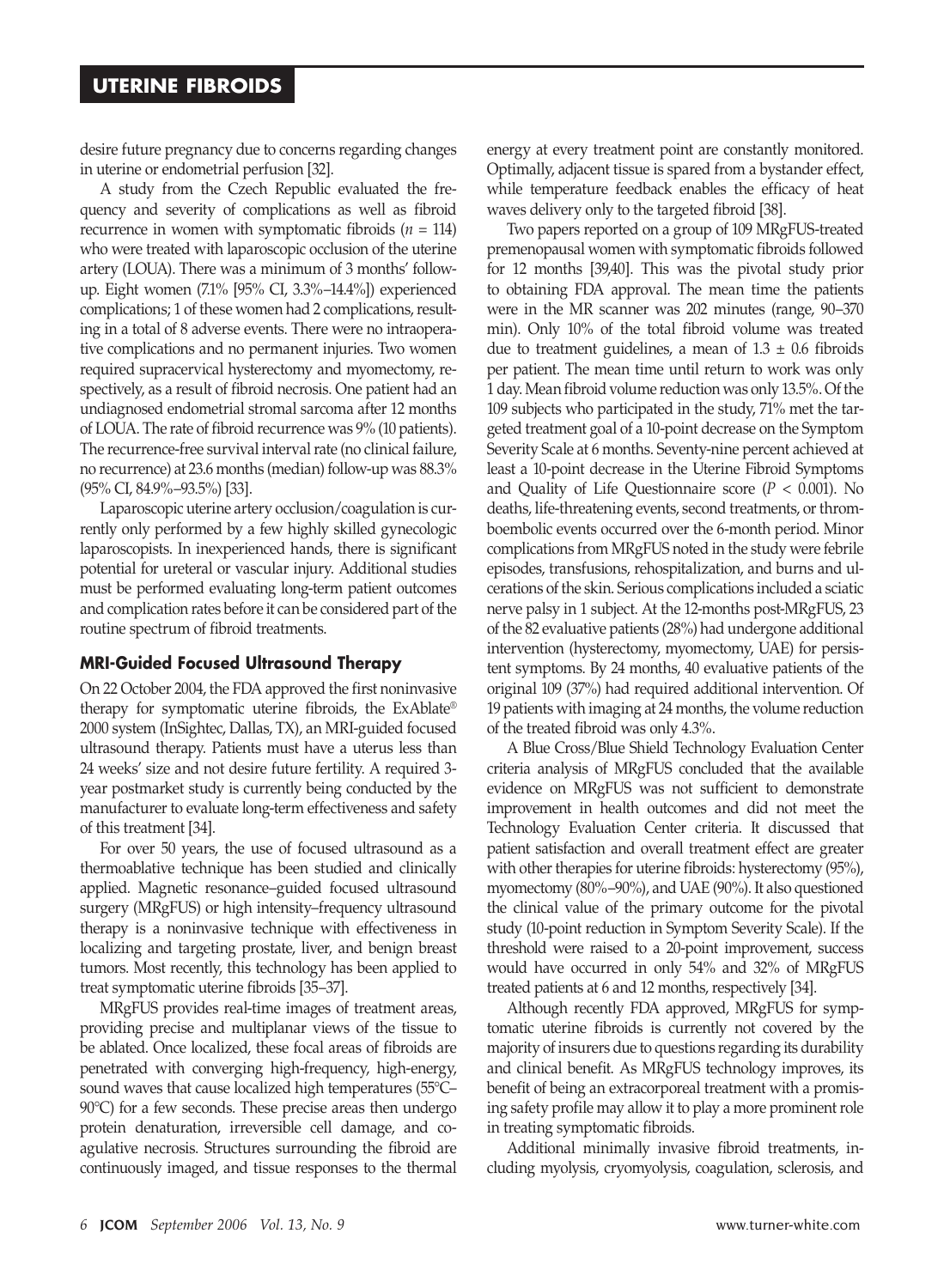# **case-Based review**

transvaginal uterine artery occlusion, have been proposed as options for some patients [35,41–43]. Outside of the research setting, however, the efficacy, safety profiles, and cost of these treatments have limited their clinical use.

## **Treatment and Follow-up**

After discussing with her gynecologist the risks and benefits of the available minimally invasive treatments for her symptomatic fibroids, the patient elects to undergo UAE. Her decision is based on her desire for a quick recovery and uterine preservation, the most extensive reported clinical experience of all minimally invasive treatments, its safety profile, and reported clinical efficacy in treating both bleeding and bulk symptoms.

The UAE is performed on an outpatient basis by an interventional radiologist. Other than minor cramping, the patient had minimal UAE-related symptoms and experienced no complications. She was able to return to work full-time in 1 week. An MRI obtained 3 months post-UAE demonstrates a 35% reduction in uterine volume. More importantly, the patient reported having regular light menses, with significantly reduced cramping. Her bulk symptoms of pelvic pressure and urinary frequency had similarly improved.

## **Conclusion**

Uterine fibroids are a significant health issue, negatively affecting a woman's quality of life through bulk and bleeding symptoms. Treatment options range from expectant management to alternative minimally invasive therapies to major surgery. Of alternative minimally invasive fibroid treatments, endometrial ablation, the LNG-IUD, and UAE are the best options clinically available for patients with primarily bleeding symptoms, while UAE is the best option for patients with both bleeding and bulk symptoms. All appropriate fibroid treatment options should be discussed with patients. Factors that may play a role in the woman's decision include treatment efficacy for bleeding and bulk symptoms, safety profile, recovery time, uterine preservation, insurance coverage, and clinical experience of the individual therapy.

*Corresponding author: Jay Goldberg, MD, MSCP, Dir., Jefferson Fibroid Ctr., Jefferson Medical College, 834 Chestnut St., Ste. 400, Philadelphia, PA 19107, jaygoldbergmd@yahoo.com.*

*Financial disclosure: Dr. Goldberg serves as a consultant for Bio-Sphere Medical.*

*Author contributions: to come*

## **References**

1. Goldberg J. Uterine fibroid embolization: a new treatment for uterine fibroids. Female Patient 2006;31:45–50.

- 2. Friedman AJ, Hoffman DI, Comite F, et al. Treatment of leiomyomata uteri with leuprolide acetate depot: a doubleblind, placebo-controlled, multicenter study. The Leuprolide Study Group. Obstet Gynecol 1991;77:720–5.
- 3. Floridon C, Lund N, Thomsen SG. Alternative treatment for symptomatic fibroids. Curr Opin Obstet Gynecol 2001;13: 491–5.
- 4. Stenchever MA, Droegmueller W, Herbst AL, Mishell DR, editors. Comprehensive gynecology. 4th ed. St. Louis (MO): Mosby; 2001:503.
- 5. Spies JB, Cooper JM, Worthington-Kirsch R, et al. Outcome of uterine embolization and hysterectomy for leiomyomas: results of a multicenter study. Am J Obstet Gynecol 2004;191:22–31.
- 6. Shelton AJ, Lees E, Groff JY. Hysterectomy: beliefs and attitudes expressed by African-American women. Ethn Dis 2001;11:732–40.
- 7. Parker WH, Fu YS, Berek JS. Uterine sarcoma in patients operated on for presumed leiomyoma and rapidly growing leiomyoma. Obstet Gynecol 1994;83:414–8.
- 8. Goodwin SC, Walker WJ. Uterine artery embolization for the treatment of uterine fibroids. Curr Opin Obstet Gynecol 1998;10:315–20.
- 9. Schwartz ML, Klein A, McLucas B. Using uterine artery embolization to treat uterine fibroids. Contemp Ob Gyn 2001; 46:14–37.
- 10. Ravina J, Herbreteau D, Ciraru-Vigneron N, et al. Arterial embolisation to treat uterine myomata. Lancet 1995;346:671–2.
- 11. Goldberg J, Pereira L, Mude-Nochumson H. Uterine artery embolization for symptomatic fibroids: pros and cons. Available at www.obgmanagement.com/article\_pages.asp?AID= 3092&UID=. Accessed 11 Aug 2006.
- 12. Spies JB, Ascher SA, Roth AR, et al. Uterine artery embolization for leiomyomata. Obstet Gynecol 2001;98:29–34.
- 13. Demello AB. Uterine artery embolization. AORN J 2001; 73:790–2, 794–8, 800–4, 809–14.
- 14. Pron G, Bennett J, Common A, et al. The Ontario Uterine Fibroid Embolization Trial. Part 2. Uterine fibroid reduction and symptom relief after uterine artery embolization for fibroids. Ontario Uterine Fibroid Embolization Collaboration Group. Fertil Steril 2003;79:120–7.
- 15. Spies JB, Bruno J, Czeyda-Pommersheim F, et al. Long-term outcome of uterine artery embolization of leiomyomata. Obstet Gynecol 2005;106(5 Pt 1):933–9.
- 16. Spies JB, Spector A, Roth AR, et al. Complications after uterine artery embolization for leiomyomas. Obstet Gynecol 2002;100(5 Pt 1):873–80.
- 17. ACOG Committee Opinion. Uterine artery embolization. Committee on Gynecologic Practice, American College of Obstetricians and Gynecologists. Obstet Gynecol 2004;103: 403–4.
- 18. Goldberg J, Pereira L, Berghella V, et al. Pregnancy outcomes after treatment for fibromyomata: uterine artery embolization versus laparoscopic myomectomy. Am J Obstet Gynecol 2004;191:18–21.
- 19. Pron G, Mocarski E, Bennett J, et al. Pregnancy after uterine artery embolization for leiomyomata: the Ontario multi-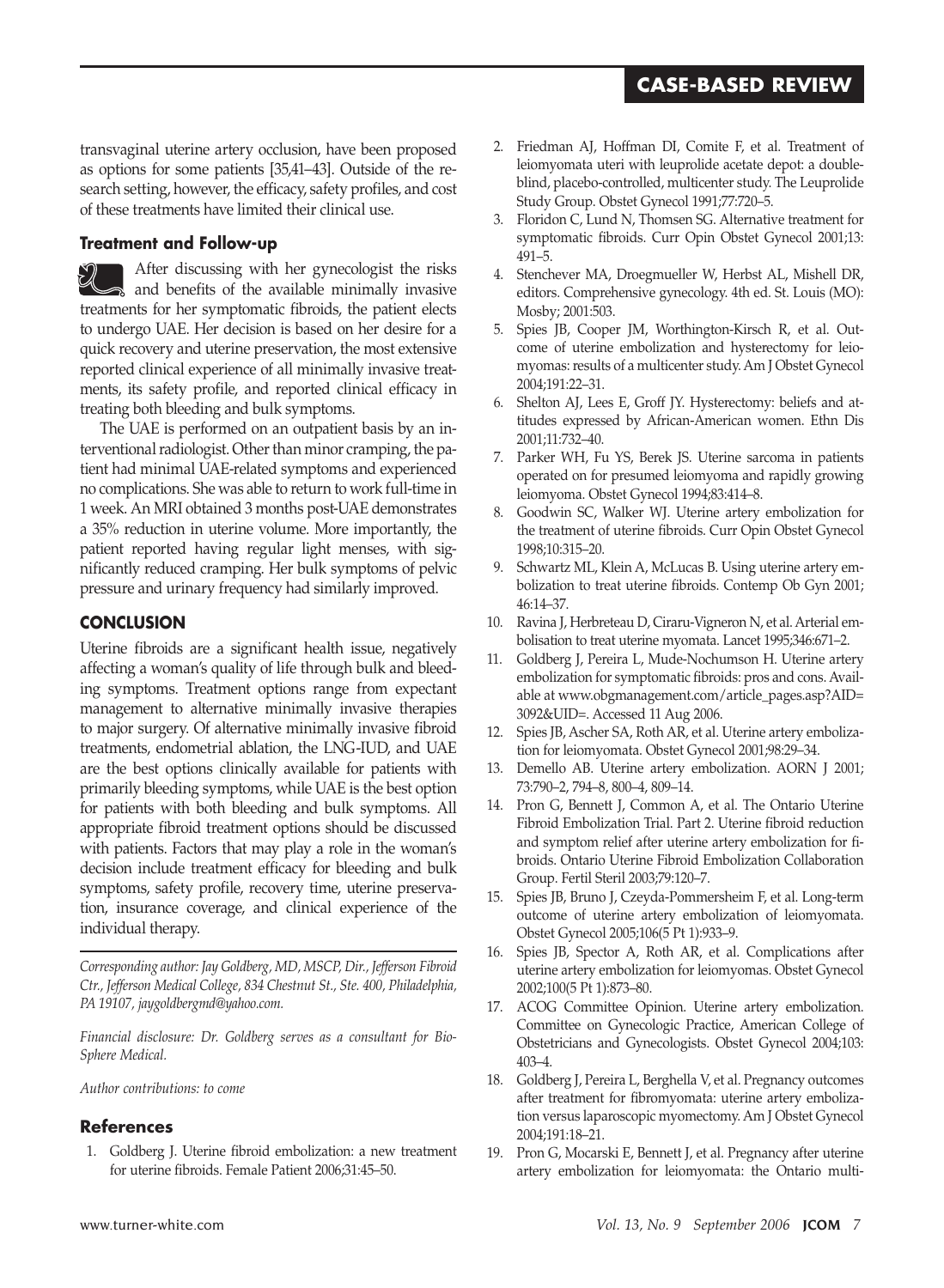center trial. Ontario UFE Collaborative Group. Obstet Gynecol 2005;105:67–76.

- 20. Barrington JW, Arunkalaivanan AS, Abdel-Fattah M. Comparison between the levonorgestrel intrauterine system (LNG-IUS) and thermal balloon ablation in the treatment of menorrhagia. Eur J Obstet Gynecol Reprod Biol 2003;108:72–4.
- 21. Grigorieva V, Chen-Mok M, Tarasova M, Mikhailov A. Use of a levonorgestrel-releasing intrauterine system to treat bleeding related to uterine leiomyomas. Fertil Steril 2003; 79:1194–8.
- 22. Sivin I, Stern J. Health during prolonged use of levonorgestrel 20 micrograms/d and the copper TCu 380Ag intrauterine contraceptive devices: a multicenter study. International Committee for Contraception Research (ICCR). Fertil Steril 1994;61:70–7.
- 23. Soysal S, Soysal ME. The efficacy of levonorgestrel-releasing intrauterine device in selected cases of myoma-related menorrhagia: a prospective controlled trial. Gynecol Obstet Invest 2005;59:29–35.
- 24. Rosa e Silva JC, de Sa Rosa e Silva AC, dos Reis FJ, et al. Use of a levonorgestrel-releasing intrauterine device for the symptomatic treatment of uterine myomas. J Reprod Med 2005;50:613–7.
- 25. Soysal ME, Soysal SK, Vicdan K. Thermal balloon ablation in myoma-induced menorrhagia under local anesthesia. Gynecol Obstet Invest 2001;51:128–33.
- 26. Glasser MH, Zimmerman JD. The HydroThermAblator system for management of menorrhagia in women with submucous myomas: 12- to 20-month follow-up. J Am Assoc Gynecol Laparosc 2003;10:521–7.
- 27. Sabbah R. Preliminary clinical results with the use of the NovaSure system in patients with submucous fibroids. J Am Gynecol Laparosc 2003;10:S31.
- 28. Anderson TL, Laberge P, Cooper K. Love B. Microwave endometrial ablation: two year results of a randomized multicenter evaluation. J Am Assoc Gynecol Laparosc 2003;10:S4.
- 29. Goldberg J, McCrosson S, Kaulback KR. Fibroid degeneration following microwave endometrial ablation. Obstet Gynecol 2005;106(5 Pt 2):1176–8.
- 30. Lee CH, Chang CC, Kuo YT. Color Doppler evaluation of blood flow changes in leiomyomas after uterine artery ligation. Int J Gynaecol Obstet 2005;90:118–22.
- 31. Hald K, Langebrekke A, Klow N, et al. Laparoscopic oc-

clusion of uterine vessels for the treatment of symptomatic fibroids: initial experience and comparison to uterine artery embolization. Am J Obstet Gynecol 2004;190:37–43.

- 32. Chen YJ, Wang PH, Yuan CC, et al. Pregnancy following treatment of symptomatic myomas with laparoscopic bipolar coagulation of uterine vessels. Hum Reprod 2003; 18:1077–81.
- 33. Holub Z, Eim J, Jabor A, et al. Complications and myoma recurrence after laparoscopic uterine artery occlusion for symptomatic myomas. J Obstet Gynaecol Res 2006;32:55–62.
- 34. Magnetic resonance–guided focused ultrasound therapy for symptomatic uterine fibroids. Technol Eval Cent Asses Program Exec Summ 2005;20:1–3.
- 35. Cowan BD, Sewell PE, Howard JC, et al. Interventional magnetic resonance imaging cryotherapy of uterine fibroid tumors: preliminary observation. Am J Obstet Gynecol 2002; 186:1183–87.
- 36. Tempany CM, Stewart EA, McDannold N. et al. MR imaging– guided focused ultrasound surgery of uterine leiomyomas a feasibility study. Radiology 2003;226:897–905.
- 37. Stewart EA, Gedroyc WM, Tempany CM, et al. Focused ultrasound treatment of uterine fibroid tumors safety and feasibility of a noninvasive thermoablative technique. Am J Obstet Gynecol 2003;189:48–54.
- 38. Fennessy FM, Tempany CM. MRI-guided focused ultrasound surgery of uterine leiomyomas. Acad Radiol 2005;12:1158–66.
- 39. Hindley J, Gedroyc WM, Regan L, et al. MRI guidance of focused ultrasound therapy of uterine fibroids: early results [published erratum appears in AJR Am J Roentgenol 2005;184:348]. AJR Am J Roentgenol 2004;183:1713–9.
- 40. Stewart EA, Rabinovici J, Tempany CMC, et al. Clinical outcomes of focused ultrasound surgery for the treatment of uterine fibroids [published erratum appears in Fertil Steril 2006;85:1072]. Fertil Steril 2006;85:22–9.
- 41. Goldfarb HA. Bipolar laparoscopic needles for myoma coagulation. J Am Assoc Gynecol Laparosc 1995;2:175–9.
- 42. Zreik TG, Rutherford TJ, Palter SF, et al. Cryomyolysis, a new procedure for the conservative treatment of uterine fibroids. J Am Assoc Gynecol Laparosc 1998;5:33–8.
- 43. Vilos GA, Vilos EC, Romano W, Abu–Rafea B. Temporary uterine artery occlusion for treatment of menorrhagia and uterine fibroids using an incisionless Doppler-guided transvaginal clamp: case report. Human Reprod 2006;21:269–71.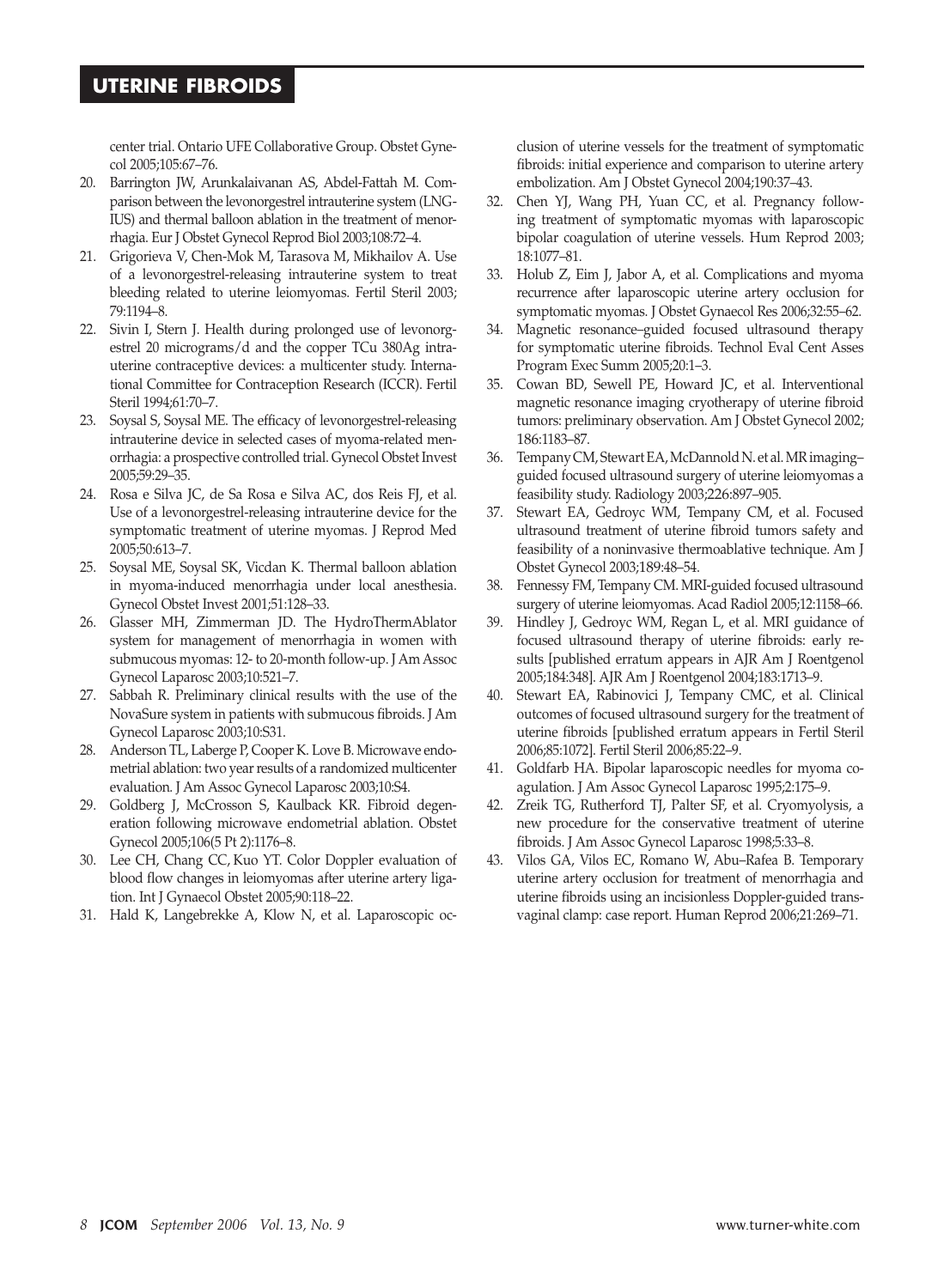

## **CME EVALUATION: Minimally Invasive Treatment Options for Uterine Fibroids**

**DIRECTIONS:** Each of the questions below is followed by several possible answers. Select the ONE lettered answer that is BEST in each case and circle the corresponding letter on the answer sheet.

- 1. A 25-year-old woman is referred for evaluation of abdominal pain and diarrhea. She has had similar symptoms on and off for the past 7 years. The pain is relieved following bowel movements. There is no bleeding or weight loss. Laboratory tests are normal. On physical examination, there is mild tenderness in the left lower quadrant. Which of the following statements regarding additional workup in this case is true?
	- (A) Any patient with abdominal pain and irregular bowel movements should have a colonoscopy to the cecum
	- (B) Abdominal ultrasound is likely to provide an explanation for the pain and tenderness
	- (C) At age 25, in the absence of "red flags," colonoscopy to the cecum is not indicated
	- (D) Rare cases of diarrhea such as neuroendocrine tumors must be ruled out
- 2. A 30-year-old man with abdominal pain and constipation has undergone a comprehensive diagnostic workup by his family physician. The results of the tests are negative and the patient is diagnosed as suffering from IBS. Which of the following statements concerning treatment for IBS is TRUE?
	- (A) he first physician-patient encounter has no special therapeutic significance
	- (B) IBS can be cured if the appropriate treatment is offered to the patient
	- (C) The effectiveness of cognitive-behavioral therapy has been disproved in clinical trials
	- Hypnosis has been shown in clinical trials to be effective in IBS

3. Visceral hypersensitivity is

- $(A)$  A phenomenon that is associated with brain-gut dysregulation
- (B) A theory that supports the psychological etiology of IBS
- (C) The missing link that connects highly sensitive personality types to IBS
- (D) A pathognomic marker for IBS
- 4. Which is the following statements concerning IBS and fibromyalgia is TRUE?
	- $(A)$  Both may be described as a state of hypervigilance  $to$  peripheral pain stimuli (visceral or somatic)
		- Both are characterized by male predominance
	- Neither takes a significant toll in terms of work absenteeism and economic burden on society
	- (D) No good epidemiological surveys of these disorders have been conducted to date
- 5. Which of the following statements about patients with IBS and another functional disorder as compared with those with IBS only is TRUE?
	- (A) They have less sleep impairment
	- (B) They are more likely to suffer from a form of somatization disorder
	- (C) Their quality of life is better
	- (D) They are less likely to be chronic health care seekers